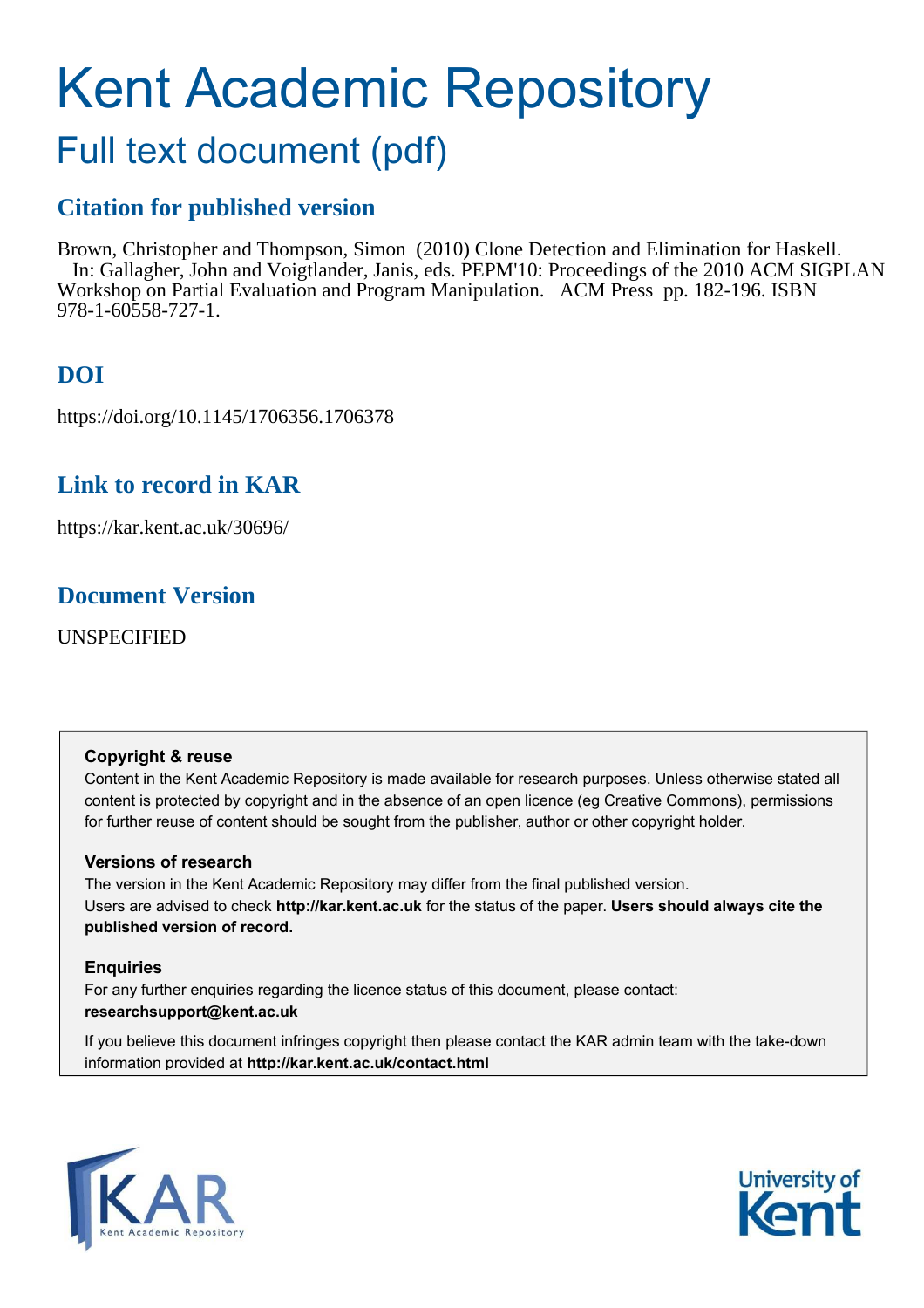### Clone Detection and Elimination for Haskell

Christopher Brown Simon Thompson

School of Computing, University of Kent, UK. chris@techniumcast.com, S.J.Thompson@kent.ac.uk

#### Abstract

Duplicated code is a well known problem in software maintenance and refactoring. Code clones tend to increase program size and several studies have shown that duplicated code makes maintenance and code understanding more complex and time consuming.

This paper presents a new technique for the detection and removal of duplicated Haskell code. The system is implemented within the refactoring framework of the Haskell Refactorer (HaRe), and uses an Abstract Syntax Tree (AST) based approach. Detection of duplicate code is automatic, while elimination is semi-automatic, with the user managing the clone removal. After presenting the system, an example is given to show how it works in practice.

*Categories and Subject Descriptors* D.2.3 [*SOFTWARE ENGI-NEERING*]: Coding Tools and Techniques; D.2.6 []: Programming Environments; D.2.7 []: Distribution, Maintenance, and Enhancement; D.3.2 [*PROGRAMMING LANGUAGES*]: Language Classifications — Applicative (functional) languages

*General Terms* Languages, Design

*Keywords* Haskell, refactoring, HaRe, duplicated code, program analysis, program transformation, generalisation

#### 1. Introduction

The existence of duplicated or similar code (often called "code clones") is a well known problem in refactoring and software maintenance. The term *duplicate code*, refers to code fragments that bear a strong relationship: they might be literally identical, or similar up to changing values of literals, or indeed may share a common generalisation. We will explain our particular approach in due course.

Several studies have shown that software systems with code clones are more difficult to maintain than the software systems with little or no duplicated code [Roy, Cordy and Koschke 2009, Monden et al. 2002]. It is therefore beneficial to remove cloned code quickly after its introduction by the use of refactoring technology.

Software clones appear for a variety of reasons; the most obvious of which is the use of the "copy and paste" functions in an editor. Clones introduced by this mechanism often indicate a poor design with a lack of function abstraction or encapsulation [Chou et al. 2001, Li et al. 2006]. Refactoring can be used to eliminate this problem either by first transforming the code to make it more

PEPM'10, January 18–19, 2010, Madrid, Spain.

Copyright © 2010 ACM 978-1-60558-727-1/10/01... \$10.00

reusable, without duplicating code; or by transforming the code clones at a later stage in the refactoring process [Fowler 1999].

In the last decade, a substantial amount of research has gone into duplicate code detection and removal from software systems; a recent survey and taxonomy gives an encyclopaedic overview [Roy, Cordy and Koschke 2009]. However, few such tools are available for functional programs, and there is a particular lack of clone detection support within existing program environments.

This paper details a clone detection technique for Haskell [Peyton Jones and Hammond 2003] built into the framework of HaRe, the Haskell Refactorer [Li et al. 2003]; the tool described here is able to handle large Haskell programs. In particular, the tool is covers the full Haskell 98 language; works with multiple module programs; preserves layout and is embedded within Emacs [Cameron et al. 2004] and Vim [Oualine 2001].

Fully automating the tool would be dangerous because it could lead to results that the user would not expect; it is better to give the user control over which clones should be removed and extracted. The clone detection stage is fully automatic, while the transformation stage is user controlled. Being part of the programming environments most commonly used by Haskell programmers, the clone detection and elimination tools are more likely to be used than those in a stand-alone utility.

The clone detection technique presented in this paper has a more inclusive criterion for similarity than other clone detection mechanisms: it is concerned with finding clones which are common substitution instances of non-trivial expressions, rather than mere textual duplications. The clone detection technique is able to report code fragments in a Haskell program that share a non-trivial generalisation or *anti-unification*. Syntactically, these code clones are a sequence of well-formed expressions, and therefore this approach makes use of the token stream and AST provided in HaRe as part of Programatica [Hallgren 2003]. User intervention allows clones to be removed in a step-by-step process under the programmer's control, and allows for the preservation of clones of particular kinds (for example very small clones).

In addition to this, the clone detection technique has been extended to look for repeated sequences of monadic "commands". The clone detection and elimination technique as presented here are novel in dealing with a pure functional language with monadic effects. Clone detection systems have been developed in the past for imperative languages, however, due to referential transparency, the scope for detecting and (particularly) eliminating clones for a pure language is much greater.

The work presented here complements that on clone detection in Erlang using Wrangler [Li and Thompson 2009, 2010]. This process uses a hybrid mechanism: a token based technique for identifying code clones, which are then checked for static semantics using the annotated AST. The process here is somewhat different, in using a purely AST based approach. It also goes beyond the purely functional in taking into account monadic sequences within the source program.

Permission to make digital or hard copies of all or part of this work for personal or classroom use is granted without fee provided that copies are not made or distributed for profit or commercial advantage and that copies bear this notice and the full citation on the first page. To copy otherwise, to republish, to post on servers or to redistribute to lists, requires prior specific permission and/or a fee.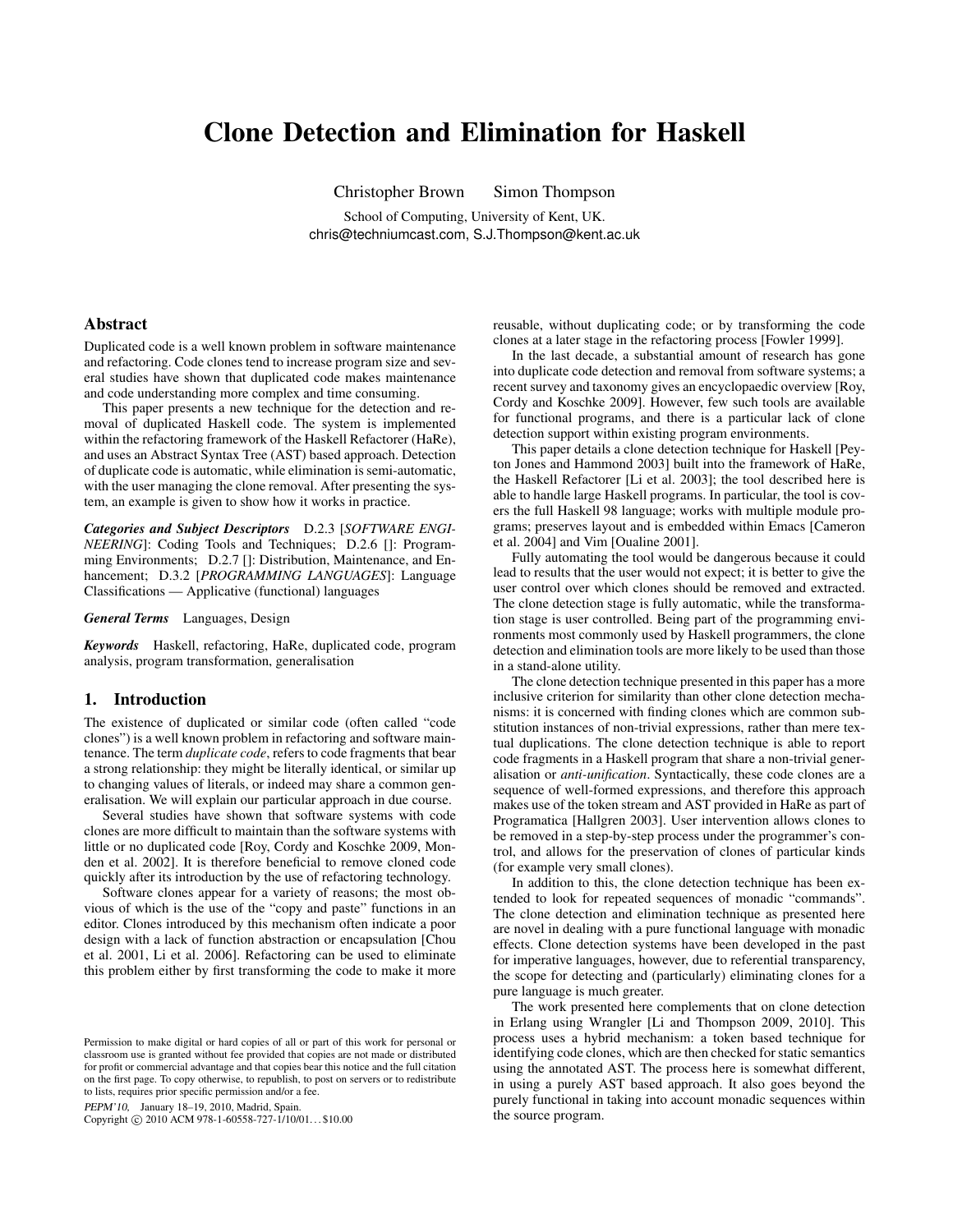Section 2 gives an overview of work relating to duplicated code elimination. Section 3 discusses the analysis stage of the clone removal process for HaRe and Section 4 discusses the transformation stage of the clone removal process.

#### 2. Related Work

A recent overview of clone detection and elimination work is given by Roy, Cordy and Koschke in [Roy, Cordy and Koschke 2009], and their analysis gives a multi-way taxonomy of the substantial body of existing work. First, it is possible to divide techniques according to the mechanisms used to detect clones.

#### Text-based Techniques

With this approach, the program is considered a sequence of strings (*i.e.* lines), and the mechanism looks for identical sequences of strings across two or more files. So, this mechanism makes no attempt to identify clones which are the same up to differences in, for example, literals, but looks for strict identity of lines. To speed up such approaches it is possible to compute 'fingerprints' of lines, as discussed in, for example, [Johnson 1993].

#### Token-based Techniques

Programs are naturally sequences of tokens, and so it makes sense to process the input programs into token sequences before further processing. This allows clone-detection to consider more compact input files, as well as being less sensitive to superficial changes such as layout, comments and white space characters.

As well as simple tokenising, it is possible to abstract away somewhat from program structure with this approach. For instance, different identifiiers can be replaced by an 'identifier' token, so that differences in names do not impede the detection of cones which are equivalent up to change of name. Similarly, literal expressions, such as numbers, can also be elided. This approach is used in *CCFinder* [Kamiya et al. 2002], where this processed token stream is then converted into a suffix tree representation for the clone detection itself.

A drawback of this approach is that false positives can be identified, as the binding structure of the identifiers in a program is not necessarily respected when the particular names are hidden. This is avoided by *Dup* [Baker 1995], which uses a similar approach, but without knowing the particular scoping rules of the target language, false positives in the clone identification process are impossible to avoid.

#### Tree-based Techniques

These techniques search for similar subtrees in the AST, and so have the most structured inputs of the three mechanisms. The AST contains all the information required to do clone detection; variable names and literal values are discarded in the tree representation allowing more sophisticated methods for the detection of clones to be applied. In fact, it is possible to support search for more abstract clones, where common structures internal to the tree can be identified; these represent code which has a non-trivial common generalisation, where sub-trees – such as sub-expressions – are replaced by parameters to the abstraction.

In order to make an AST-based approach more efficient, the *CloneDR* [Baxter et al. 1998] compares nodes in its subtrees by characterization metrics based on a hash function. The source code of similar sub-trees is returned; CloneDR can check for consistent renaming. Our work builds upon some of the ideas outlined in Baxter et al's paper, although the work presented here uses a grouping algorithm rather than a hash function. Futhermore, Baxter et al. also suggest a mechanism for the removal of code clones with the help of macros, but, unlike the approach presented here, they did not carry out any clone removal.

*DECKARD* [Jiang et al. 2007] is another AST-based language independent clone detection tool; its algorithm is based on the computation of characteristic vectors that approximate structural information within ASTs. Once vectors are computed, they are clustered according to similarity vectors, yielding code clones. There are also some clone detection techniques based on program dependency graphs as demonstrated in [Komondoor and Horwitz 2001].

#### Hybrid Techniques

The clone detection in Wrangler, [Li and Thompson 2009, 2010], uses a hybrid technique. Clone *cadidates* – which include false positives – are identified using the token stream, rendered as a suffix tree; the AST is then used to check which of these candidates is a true clone.

#### Other 'facets'

Roy, Cordy and Koschke identify further 'facets' of difference, including the tool environment, the type of similarity (they identify four types), the language-specificity and so forth.

Many of the clone detection techniques discussed earlier are targeted at large legacy systems, and are not tightly integrated into any kind of programming environment. Language independent clone detection tools tend to have much lower precision since they do not – indeed they cannot – take into account static scoping rules of the particular language under analysis by making them less suitable for accurate clone refactoring.

#### 3. The HaRe Clone Detector

There are two separate parts of the clone detection and removal: an *analysis* stage, which looks over a Haskell project and detects clone classes; and a *transformation* stage, which transforms identified clones from the clone classes in the first stage into calls to an appropriate abstraction.

The Clone Detector reports clones by identifying duplicated instances of expressions (and sub-expressions occurring with a "do" block) within a Haskell project. Each clone is reported with a start and end location (in the form of a line number) and clones that are instances, or near instances, of the same expression are grouped together to form clone classes. The analysis stage allows the user to specify the minimum number of tokens for the clones; these clone classes are then delivered in a report.

#### 3.1 Preliminaries

The phrase "code clones" in general refers to a collection of program fragments that are identical or similar to each other. The code fragments can be similar if the program texts are similar or their functionalities are similar without being textually similar. Since semantic similarity is generally undecidable, we only consider clones that are textually similar, which can be compared via their AST representation. By similar code fragments we mean that the code fragments are instances of a well-formed expression, and can be replaced with a call to a generalisation. To give an example of this consider

$$
f = (sum [1..100] + 23) + 24
$$

 $q =$  foldr (+) 0  $[1..10] + (3 + \text{sum} [2,3])$ 

Both  $f$  and  $g$  are instances of the expression  $x+y$  operator. What makes these fragments code clones in the sense of this paper is that we can create a generalisation

add  $x \ y = x+y$ 

and make  $f$  and  $g$  into calls to this generalisation, thus: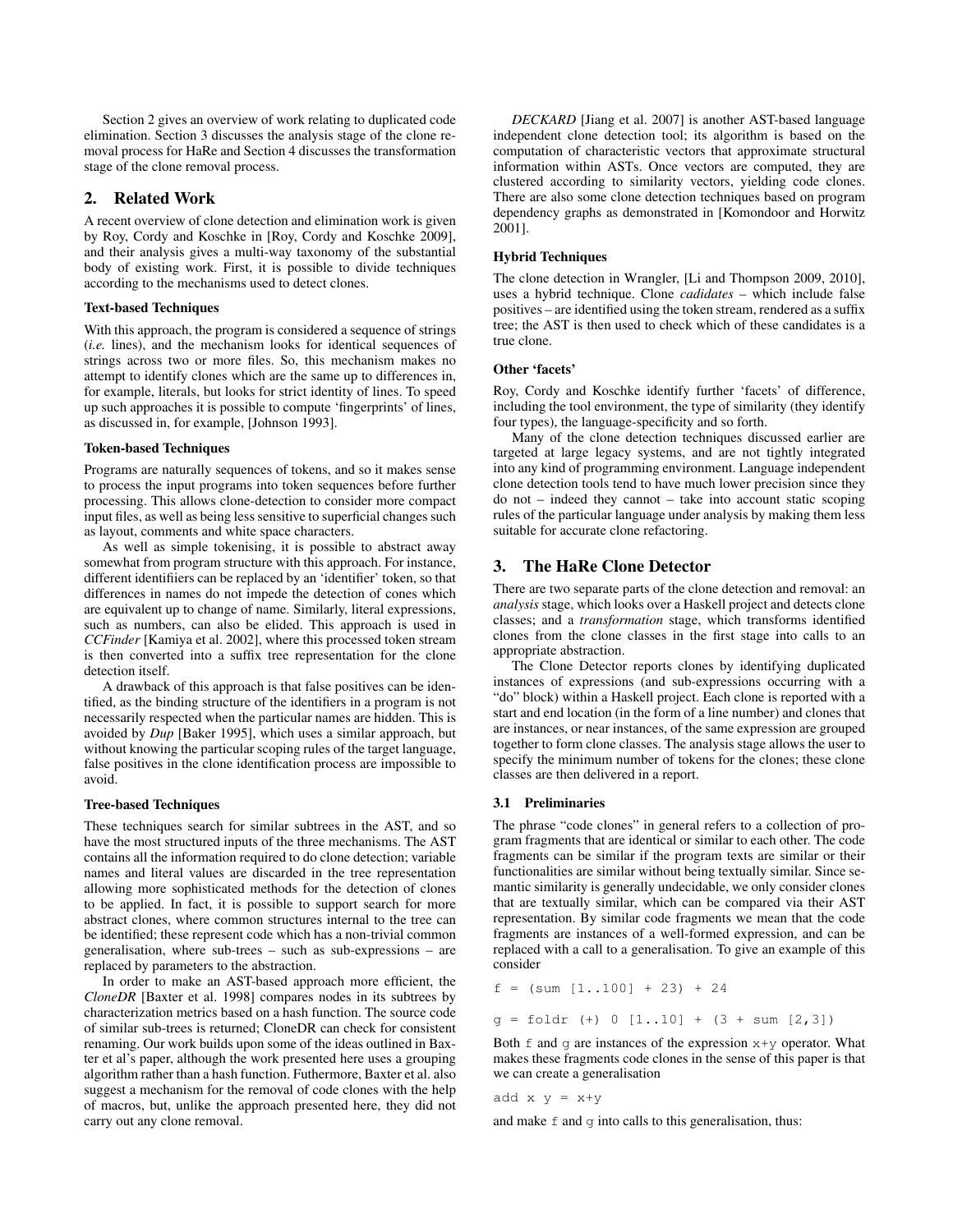$f = add (sum [1..100] + 23) 24$ 

 $g = add (foldr (+) 0 [1..10]) (3 + sum [2,3])$ 

Note in this example that to identify  $f$  and  $g$  as clones it is necessary to identify a common structure *internal* to their ASTs, rather than simply replacing terminal symbols such as names and numbers.

Common terminology for the clone relations between two or more code fragments are the phrases "clone pair" and "clone class" [Kamiya et al. 2002]. A *clone pair* is a pair of code fragments that are identical or similar to each other; a *clone class* is the maximal set of code fragments in which any two of the code fragments form a clone pair.

#### 3.2 AST-Level Clone Analysis

The HaRe clone analysis works over an AST representation of a Haskell program, only using the token stream to identify subexpressions that have a minimum token size (as specified by the user). By using an AST, it is possible to detect and transform clones whilst building upon the existing HaRe framework; source location information is still retained in the AST and whitespace and comments are removed. The clone analysis has five stages.

Inter-module analysis. The clone analysis first calculates the export relations of the module (the modules that import the current module either directly or indirectly). When a new project is initiated within HaRe, Programatica stores the export information in a local directory; it is possible to use this information within HaRe to calculate the modules exported or imported by the current module under refactoring. The export relations are calculated in order for the analysis to determine which modules need to be compared with each other. The clones for a single module project (say module A) are determined by comparing A against itself. If we are comparing a multiple module project that contains the modules A, B and C, we need to be able to compare each different pair of modules, that is  $n(n + 1)/2$  comparisons for an n module project.

It may be more efficient to concatenate the source files together into a separate module and then analyse only that module, rather than reviewing each file and comparing it with the others. However, we didn't consider this approach for a number of reasons:

- It is not straightforward in Haskell to concatenate all modules together due to the binding restrictions of the language. The clone detector would have a further process of renaming all the functions to avoid conflicts in namespaces between modules and in order to retain their identity.
- Programatica uses a project based system whereby all the modules of a Haskell project are parsed in turn, into separate syntax trees. It made sense to re-use the infrastructure of Programatica in this way in order to get a syntax tree for each module in the project. Using separate ASTs makes it easier to implemented the clone analysis as the binding structure relationship is retained throughout each module in the project.
- Group. An initial pass over the AST groups together all expressions of the same syntactic form. Originally, before this grouping, the clone analysis took approximately 15 minutes to compute clones for the Huffman example from Thompson's Haskell text [Thompson 1999]. The grouping significantly diminished this time down to 23 seconds. By grouping expressions in this way, a lot of irrelevant analysis can be eliminated (i.e. by comparing an application with a section). For example, all function applications, identifiers, infix applications, and sections, etc. are

grouped together. The grouping also takes into account subexpressions, so that the expression,

(convert (cd++[L]) t1) ++ (convert (cd++[R]) t2)

is grouped into the following:

Function Application. convert (cd++[L]) t1, convert (cd++[R]) t2

```
Infix Application. (convert (cd++[L]) t1)
  ++ [convert (cd++[R]) t2), cd++[L],cd++[R]
```
List. [L], [R]

Identifier. convert , cd , L , t1 , convert , cd , R, t2, ++

Infix and prefix expressions are currently stored as separate entities in the Programatica syntax tree. It is expected that the clone detector will be extended so that infix application can be compared with prefix applications in the clone analysis.

- Type and traversal. For each expression in the module, the type of the expression is determined and the relevant group of expressions is traversed for clone detection. A disadvantage is that some clones are missed as the clone analysis is only able to compare expressions with a similar syntactic form. It is not currently possible to compare infix expressions with function applications for example (and those would be not be clones in the sense used in this paper). However, the clone analysis does detect clones between expressions and parenthesized expressions, i.e. e and (e). More information on the comparison of the AST is given in Section 3.3.
- Sort and group. The clones that are found are sorted based on their token size and grouped together based on their size; clones that are contained within larger clones are removed.
- Print. The clones are pretty printed to a report file. The report file includes the clone classes and their location and module information.

#### 3.3 Abstract Syntax Tree Comparison

Two expressions are compared by traversing their structures. If the two structures contain different constructs at any point during the comparison then the analysis terminates and another expression is chosen by the traversal strategy.

- When comparing two identifiers i1 and i2, i1 and i2 are identical if the following holds:
	- i1 and i2 both refer to the same top-level identifier. If i1 and i2 refer to different top-level identifiers, then they are not duplicate expressions. This eliminates cases such as comparing  $1 + 2$  with  $1 - 2$  ((+) and (-) are different top level identifiers). If i1 and i2 are both local variables then they will always match. It could be possible to abstract out top-level identifiers, as they can be passed in as higherorder parameters. However, we chose not to do this, because in most cases it is not a step required by the user. A literal may be compared with any other literal or a locally defined identifier, as literals can be passed in as parameters.
- Local identifiers may be identified with each other when making the comparison of sub-ASTs; local identifiers can be passed in as parameters.
- The analysis allows for the comparison of expressions with parentheses with expressions without parentheses. For example, suppose when comparing  $(e1)$  with e2:  $(e1)$  and e2 are duplicates if  $e1$  compares with  $e2$  structurally, or either  $e1$  or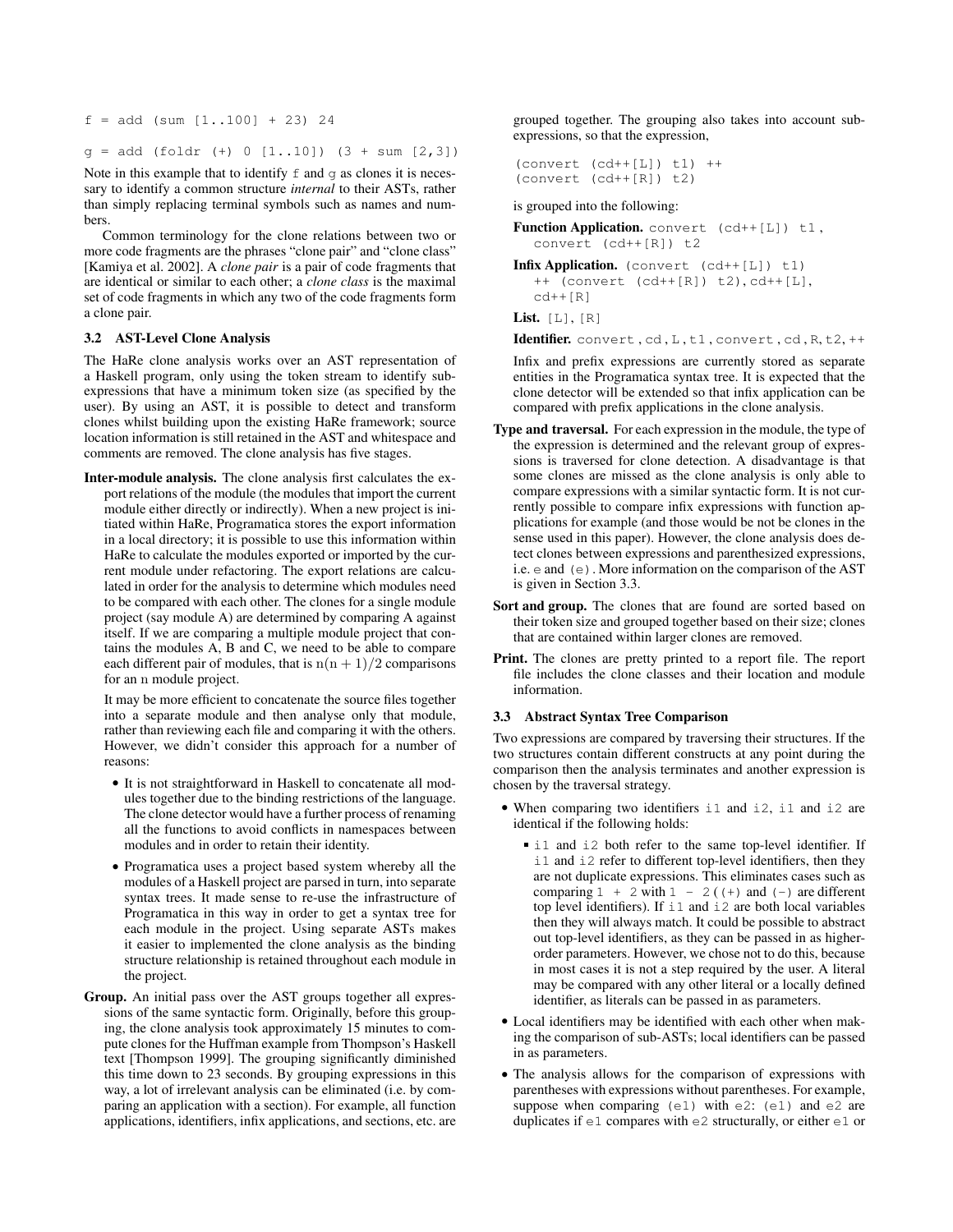e2 are identifiers or literals. If the expression is being compared against a literal of a locally defined variable, then the expression can be passed in as a parameter. This is a consequence of the fact that the tree structure that the clone analysis uses to represent Haskell programs is in fact more detailed than an abstract syntax tree.

• For expressions that contain patterns, for example lambda abstractions and case alternatives, the expressions are the same if their pattern structures are also the same and their expressions are the same. For example, suppose when comparing the two lambda expressions:

```
e1 = \langle x:xs \rangle \rightarrow head xse2 = \Upsilon(y:ys) \rightarrow headys
```
If the structure of the patterns are both  $e1$  and  $e2$  equivalent, then the patterns in  $e^2$  are implicitly renamed by the analysis to match those in e1. This is done by renaming identifiers in a consistent way temporarily within the AST. Identifiers in the expression head ys are also renamed to match the renamed patterns. Therefore, e2 becomes:

```
e2 = \langle x:xs \rangle \rightarrow head xs
```
Which of course is equivalent to e1 and therefore duplicated. Lambda bindings are treated in exactly the same way as let/where bindings (in terms of their binding resolution). Consider an example where two lambda expressions would not match.

 $f1 = \langle x:z:xs \rangle \rightarrow x + length xs$  $f2 = \{x:z:xs\} \rightarrow z + length xs$ 

In the above example, the two expressions within the lambda bodies are different. The first lambda expression refers to x while the second refers to z. The process used here is exactly the same as the technique used for folding, as described in [Brown 2008] (and briefly in the following section).

Rather than performing an alpha renaming we first considered using de Bruijn indices instead to check equivalence between terms. However, de Bruijn indices do not solve the problem completely. Consider

 $\langle x. \rangle y \rightarrow x + y$  $\langle x.\langle y.\rangle z \rightarrow x + y$ 

Using de Bruijn indices, in the first case we have, where we use the notation (n) for the variable bound n lambdas out:

 $\backslash \ldots (1)$  + (0)

And in the second

 $\setminus \ldots \setminus (2) + (1)$ 

But this does not get us any closer to solving the problem, as the common pattern here is  $-+$ , and this is not literally identified by the de Bruijn representation, necessitating some further analysis.

• The analysis looks for duplicated monadic sequences and duplicated monadic bindings or a combination of the two. For example, given the following two monadic blocks:

```
f = dox <- return 565; y <- k 56
    putStrLn (y ++ show x)
```

$$
h = \frac{do}{a \leftarrow return 1111; b \leftarrow k 56}
$$
\n
$$
putStrIn (b ++ show a)
$$
\n
$$
return 4
$$

The clone analysis first determines that the two binding structures are identical up to changes in literals (indicated by the highlighting) by implicitly renaming the patterns in the second block so that they match the patterns in the first block.

$$
f = \frac{do}{x \leftarrow return 565; y \leftarrow k 56}
$$
\n
$$
putStrIn (y + show x)
$$

 $x \leftarrow$  return 1111;  $y \leftarrow k$  56 putStrLn (y ++ show x)

 $h$ 

return 4

After this renaming, the analysis then determines that the two expressions putStrLn (y ++ show x)

and putStrLn  $(y + +$  show x) are also duplicates and therefore labels the binding generators  $x$  and  $y$  together with the qualifying statement putStrLn  $(y + +$  show x) in both blocks as being clones.

#### 4. Refactoring Support for Clone Removal

Already implemented in HaRe are the following refactorings [Brown 2008]:

Function folding. Folding replaces all sub expressions in a program, which are substitution instances of the right hand side of an identified equation, with a call to that equation, passing in expressions substituted as actual paramters. It is possible that folding in this sense could eliminate duplicate code by identify instances of common higher-order functions, such as foldr. For example, suppose that we have the following:

1 + (sum [1..10])

We can select the expression sum [1..10] and choose to fold against the definition of foldr. This would produce the expression:

1 + (foldr (+) 0 [1..10])

It is important to note that sum is an instance of foldr and is not a clone.

As-pattern folding. This refactoring replaces particular sub expressions occurring on the right hand side of an identified equation with calls to an as-pattern, provided that the sub-expression refers to a pattern binding that is defined in the same scope. For example, consider the following:

```
f(x:xs) = length(x:xs)
```
An as-pattern can be introduced for the first argument of  $f$  and substituted in the body of  $f$ :

 $f \ a @ (x:xs) = length a$ 

Merging. Merging creates a new tuple-returning definition; the constituent components of the tuple are extracted from a number of identified definitions introducing sharing. For example, consider the two definitions:

take :: Int -> [a] -> [a]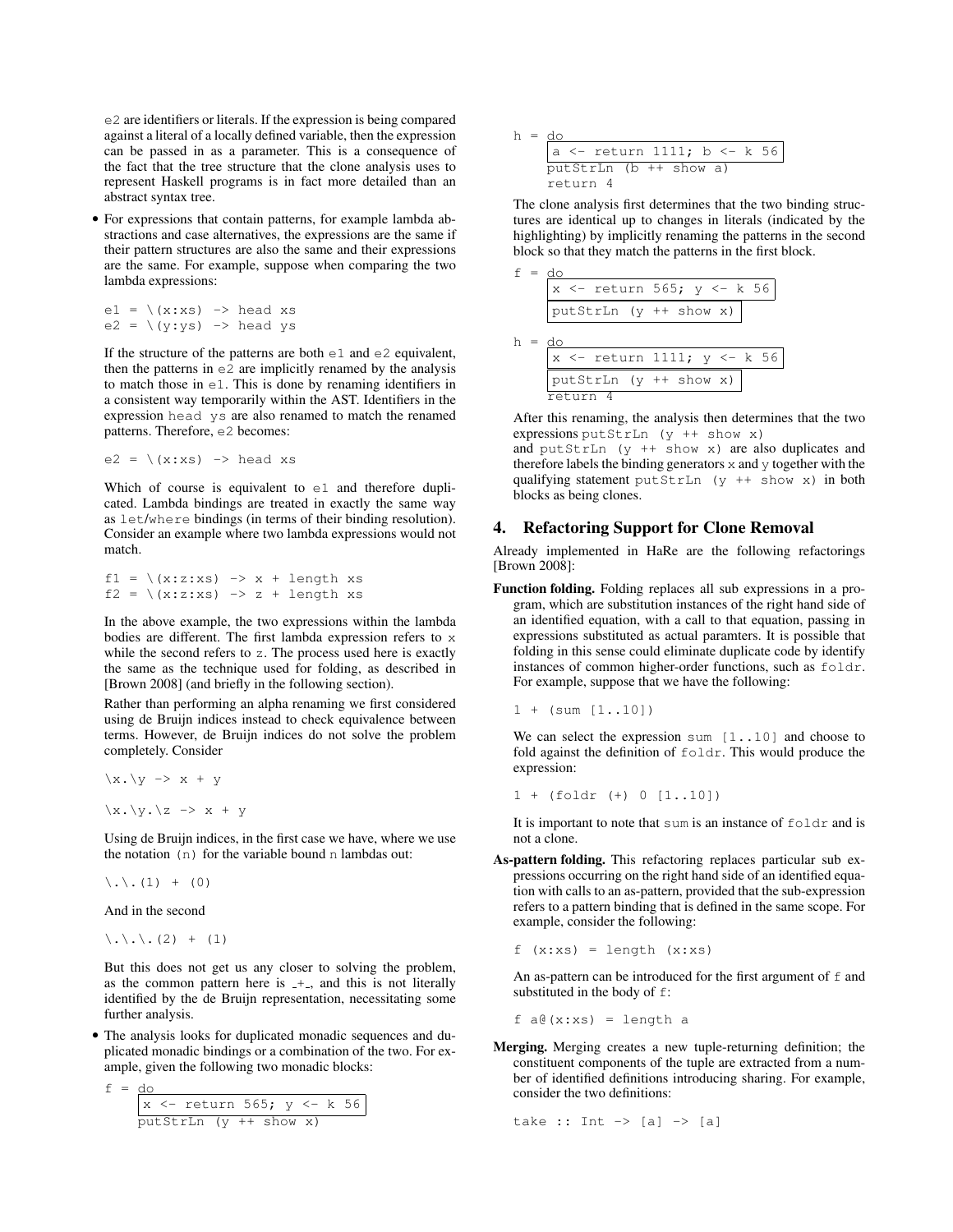

Figure 1. Duplicated instances of the same expression

```
take 0 = []
\text{take} [ ] = []take n (x:xs)
 | n > 0 = x : take (n-1) xstake \angle \angle = error "take: negative argument"
drop :: Int \rightarrow [a] \rightarrow [a]
drop 0 xs = xsdrop = [] = []drop n (x:xs)
  | n > 0 = drop (n-1) xsdrop _ _ error "drop: negative argument"
```
Merging allows the definitions of take and drop to be merged together, to form a new, recursive, definition:

```
splitAt 0 xs = ([], xs)splitAt [ ] = ([], [] )splitAt n (x:xs)
 | n > 0 = (x:ys, zs)where
      (ys, xs) = splitAt (n-1) xssplitAt _{-}= (error "take: negative argument",
      error "drop: negative argument")
```
These refactorings, —as a side-effect— help to remove duplicated code, but rely on the user identifying particular problematic areas, and then invoking the refactorings accordingly. The clone detection tool is designed to perform the analysis automatically and to allow the user to choose whether or not to create an *abstraction* for particular members of a given clone class. Furthermore, the *undo* feature of HaRe allows the user to recover their original program if they change their mind.

The trivial examples in the remainder of this section are used to explain the concept of clone detection and extraction, and may result in more difficult to understand code. A larger example of clone detection and elimination is given in Section 5.

#### 4.1 General Function Abstraction

This subsection introduces a new refactoring for HaRe in the form of function abstraction. This refactoring abstracts expressions within a clone class into a call to a new function. The refactoring takes into account instances of an expression together with exact duplicates of the expression. To show how this abstraction works, consider the code fragments in Figure 1. In this example, the HaRe

|                 | (A) |
|-----------------|-----|
| $x + (y + z)$   |     |
|                 | (B) |
| $((x+y)+z)+w$   |     |
|                 | (C) |
| $(x+(y+z)) + w$ |     |

Figure 2. Duplicated instances showing different generalisations

clone detector has singled out the code fragments as duplicated instances of each other. In each code fragment *(A)*, *(B)* and *(C)* similar calls to the function (:) occur. The HaRe clone detector reports these as a clone class to the user, and asks whether or not to form an abstraction over this expression. A new function is created automatically with the expression indicated in the clone class as the function body; any formal parameters are added to the function abstraction; for example, if the clone differs in a literal at each instance this is made into a parameter. The expression instances are then replaced with a function call. The following gives an example of the abstraction that is created for the instances highlighted in Figure 1:

abs\_1 p\_1 p\_2 p\_3 p\_4  $= (p_1, p_2)$  : (alphaMerge  $p_3 p_4$ )

Figure 3 shows the transformed program after the abstraction is created and the expressions are replaced with calls. It is interesting, however, that —in general— if there is a common generalisation for three or more sub-expressions, then the common generalisation for two of them compared to three or more may be different. Consider the code blocks in Figure 2. The common generalisation for  $(A)$ ,  $(B)$  and  $(C)$  is:

 $abs_1 p_1 p_2 = p_1 + p_2$ 

Selecting only (B) and (C) however would produce the following abstraction:

```
abs_1 p_1 p_2 p_3 = (p_1 + p_2) + p_3
```
Generalising the expressions in this way has the advantage of removing duplicated code from within the program and encourages code reuse and maintenance. In Figure 3, the programmer now only needs to worry about maintaining one call to  $(:)$ , while before there were three calls to  $($ :  $)$  to maintain. It is interesting to note, however, that in the example above the introduction of the abstraction does not shorten the expressions. It does, however, abstract away a common sub-expression, allowing the expression to be more easily maintained at a later stage in the program development cycle. It is important to note that HaRe has a renaming refactoring [Li 2006], that allows more appropriate names to be introduced for the abstraction and its arguments.

#### 4.2 Step-by-step Clone Detection

Clone detection is designed to be fully automatic. Clone classes that are detected are presented to the user in the form of a report, where the user can then step through the instances, deciding whether or not they should be abstracted; this can be done by tabbing through the instances in an editor.

To put this into context, consider the code fragments in Figure 5. The clone detector has detected two clone classes: the expressions on lines 3 and 6 are identified to be instances of the same expression. The clone detector shows this by delivering a report to the user, stating that the sub-expression on line 3 and the subexpression on line 6 are both instances of a non-trivial generalisa-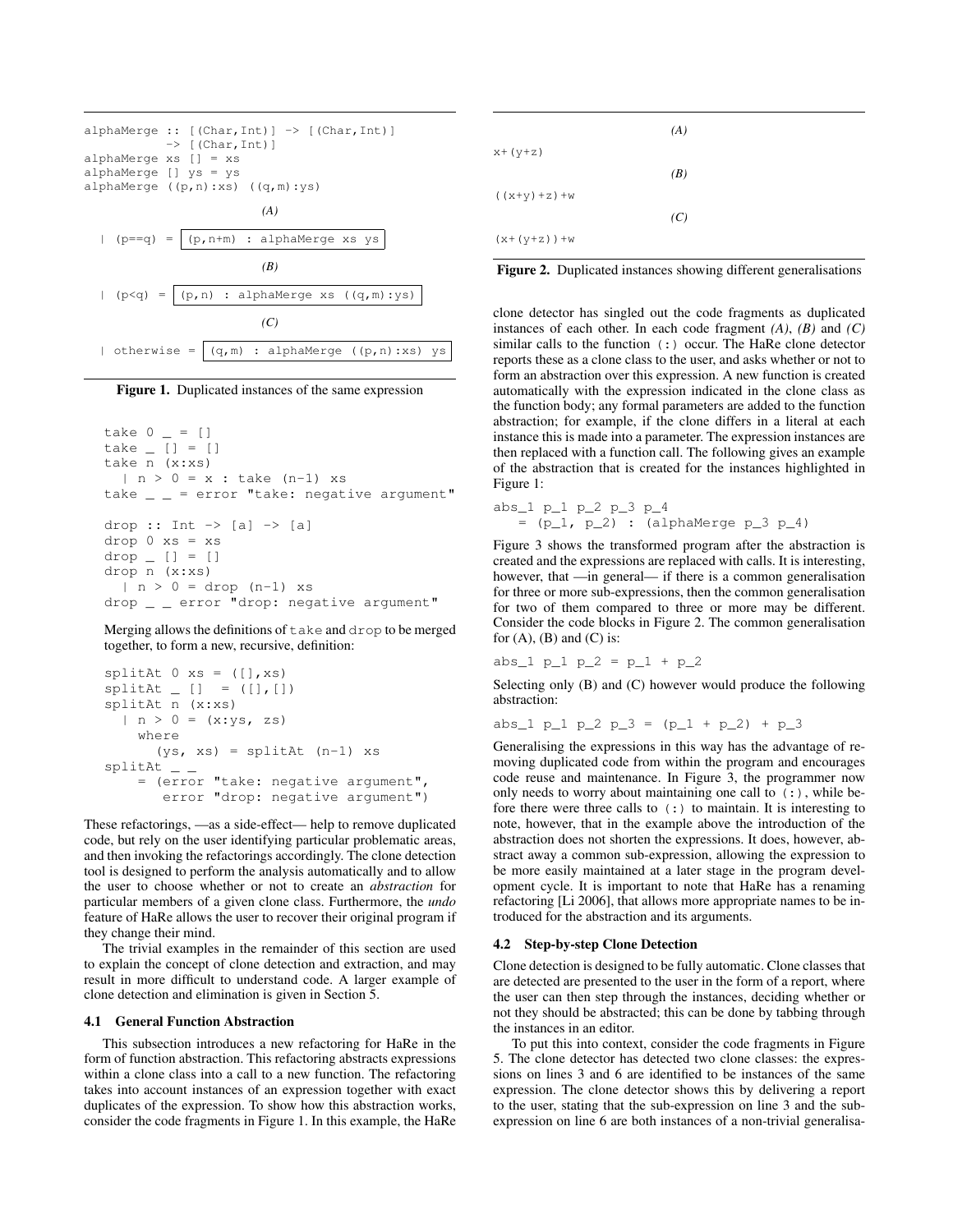





Figure 3. Duplicated instances replaced with a call to  $abs-1$ 

tion; this process is known as *anti-unification* [Bulychev and Minea 2008] and is discussed in more detail in Section 4.4. For each of the instance matches, the clone detector asks the user whether or not they would like to replace the sub-expression with a call to an abstraction. Figure 6 shows example of the interaction (the numbers in parentheses indicate the start and end positions in the source file using row and column numbers).

For each clone candidate, HaRe displays the start and end locations of the clone instance. This report is produced automatically for each of the instances in turn; the user only has to answer "yes" or "no" for each question. The user may quit at any time by answering with "Q"; this has the affect of only extracting expressions that the user has answered "yes" to up to the point of quitting; all further expressions are left unchanged. If the user has answered "yes" to a question, HaRe also asks the user for the name of the abstraction and proceeds to transform the code to include the abstraction and the calls. This allows for cases where the user may not want to replace all instances of a particular clone, but only some of them; this behaviour is particularly useful if the clone detector reports clones classes with a large number of clones (the user can bail out without having to go through each candidate in turn). It is worth noting that it may be useful to implement a feature so that the user can reply "A" as shorthand for replacing all clones, as long as the user is sure they want to do that.



Figure 5. Two code fragments showing code instances for stepby-step removal

```
/home/cmb/huffman/CodeTable.hs ((46,5),(46,44)):
                        >spaces m ++ show c ++
                          " " ++ show n ++ "\n\times
```
Would you like to extract this expression (Y/N)?



#### 4.3 Choosing the Location of the Abstracted Function

In Haskell, there are two cases to consider when placing the extracted function:

- The first is in a single-module project where the extracted function can be placed anywhere at the top-level scope of the module.
- The second is a multiple-module project, where insertion of the extracted function in one of the constituent modules may introduce circular inclusions.

Consider the code blocks in Figure 4; this figure demonstrates a multiple-module project where we have, on the left hand side, a module that imports the module B, which is shown on the right hand side. The highlighted expressions in the figure show that the HaRe clone detector has discovered some cloned expressions. If the user has decided they would like to replace these sub-expressions with an function application the question is where does HaRe place the abstracted function for these sub-expressions?

In Figure 7, HaRe has placed the abstraction in the module that contains the instance of the first duplicated sub-expression that is selected for extraction. The problem here is that a cyclic dependency has been introduced: module A imports module B and B imports module A. Cyclic inclusions must be avoided during the transformation due to the fact that transparent compilation of mutuallyrecursive modules is not supported by current Haskell compil-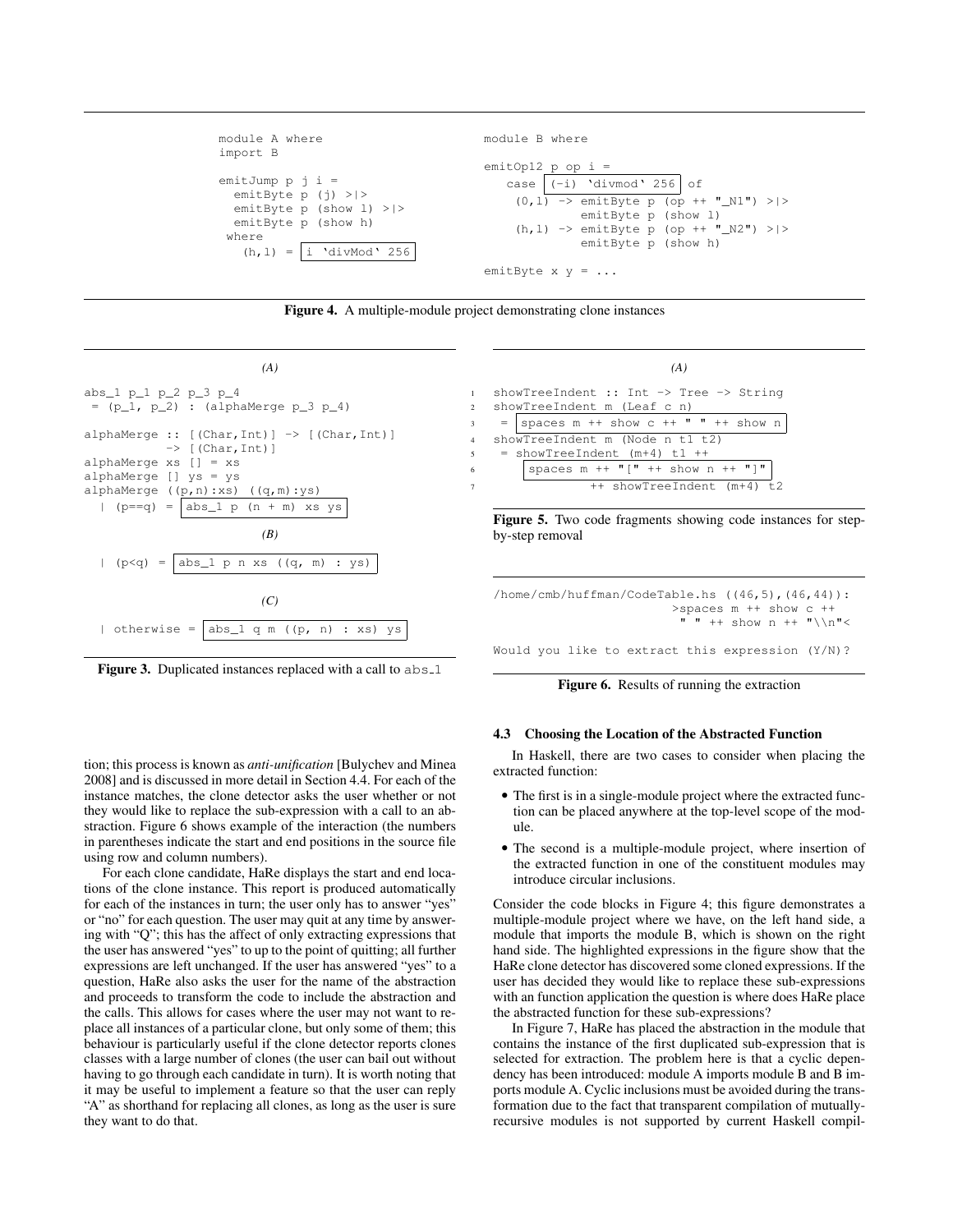```
module A where
import B
divMod256 i = i 'divMod' 256
emitJump p j i =
 emitByte p (j) >|>
  emitByte p (show l) >|>
 emitByte p (show h)
 where
   (h, 1) = |divMod256|module B where
                                     import A (divMod256)
                                      emitOp12 p op i =
                                         case divMod256 (-i) of
                                           (0, 1) -> emitByte p (op ++ "_N1") >|>
                                                    emitByte p (show l)
                                           (h, 1) \rightarrow emitByte p (op ++ "_N2") >|>
                                                    emitByte p (show h)
                                     emitByte x y = ...
```
Figure 7. A multiple-module project demonstrating circular inclusions

ers/interpreters; even though mutually-recursive modules are a part of the Haskell 98 standard.

A possible solution to this problem is to put all the abstractions from a clone detection process into a separate module, but this then risks having problems when the abstractions depend on other functions themselves. The HaRe clone detector solves this problem by performing an analysis over the project under clone detection. If it is safe to place the abstraction into the module where the first highlighted expression occurs within the clone class, then the replacement is performed. Otherwise, the abstraction is placed in the first available module that does not introduce circular inclusions. This module is calculated by Programatica, which stores a list of available modules, and the modules that are used in the clone elimination are extracted into a separate list. This list is then traversed, until a module is found where it is possible to introduce the abstraction without introducing a circular inclusion. If it is impossible to avoid a circular inclusion, then the clone detection reports an error to the user. In the case that expressions over multiple-modules are transformed into calls to the abstraction, the import relations of the modules containing those expressions are modified to import the module containing the abstraction. Suppose the module containing the abstraction is A and the module importing the abstracted module is B, the design issues for placing the abstraction are as follows:

- If module A has an explicit export list, the abstraction name is added to the export list.
- If module B has an explicit import list for module A, then the abstraction name is added to the explicit list of imports.

Otherwise an import statement is added to module B so that it imports module A with the abstraction name added to the list of imports for module A.

#### 4.4 Calculating the Abstraction

The abstraction is calculated only when the transformation process can determine which sub-expressions can be passed in as an argument. This is done by comparing the identified expressions for transformation from the clone class. If, during the comparison, the sub-expressions are different, then they can be passed into the abstraction as a parameter. If the sub-expressions are the same (either as literals or identifiers referring to the same top-level identifier) then they do not need to be passed in as arguments. Consider the following three clones:

```
(p,n+m) : alphaMerge xs ys
(p,n) : alphaMerge xs ((q,m):ys)
(q,m) : alphaMerge ((p,n):xs) ys
```
The transformation stage determines that from the three clones, the expressions (:) and alphaMerge occur in the same place in each expression. All other sub-expressions must be passed in as an argument. This process is called "anti-unification" as it is finding the least general generalisation of a set of expressions [Bulychev and Minea 2008].

#### 4.5 Abstracting Monadic Sequences

There are two cases to consider when abstracting duplicated monadic sequences. The first is where the abstraction contains pattern bindings that will be used in the remainder of the function containing the clone instance. The second is where the pattern bindings are not required in the remainder of the function containing the clone instance. If any pattern bindings are needed by the function then the values that they bind must be returned by the abstraction, and a new pattern binding is created to bind the variables to the appropriate values returned by the abstraction. Consider, for example (where the highlighted expressions show the clones):

$$
f = \frac{do}{x \leftarrow return 565; y \leftarrow k 56}
$$
\n
$$
putStrIn (y + show x)
$$
\n
$$
h = \frac{do}{a \leftarrow return 1111; b \leftarrow k 56}
$$
\n
$$
putStrIn (b + show b)
$$
\n
$$
return 4
$$

A new abstraction is created with a return statement, returning the values of the pattern bindings as a tuple in the abstraction:

$$
abs1 p_1 = do
$$
  
= do return (p\_1, k 56)

The clone instances are then replaced with pattern bindings, so that the patterns bound in the abstraction can be further used in the program:

$$
f = \frac{do}{(x,y) \leftarrow abs1 565}
$$
\n
$$
putStrIn (y ++ show x)
$$
\n
$$
h = \frac{do}{(a,b) \leftarrow abs1 1111}
$$
\n
$$
putStrIn (b ++ show b)
$$
\n
$$
return 4
$$

If the abstraction contains no pattern bindings, or the pattern bindings in the abstraction are not needed outside the abstraction to be created, then no return statement is added to the abstraction. If only a subset of the variables are needed, then only these values are returned. Consider that HaRe has detected the following highlighted clones: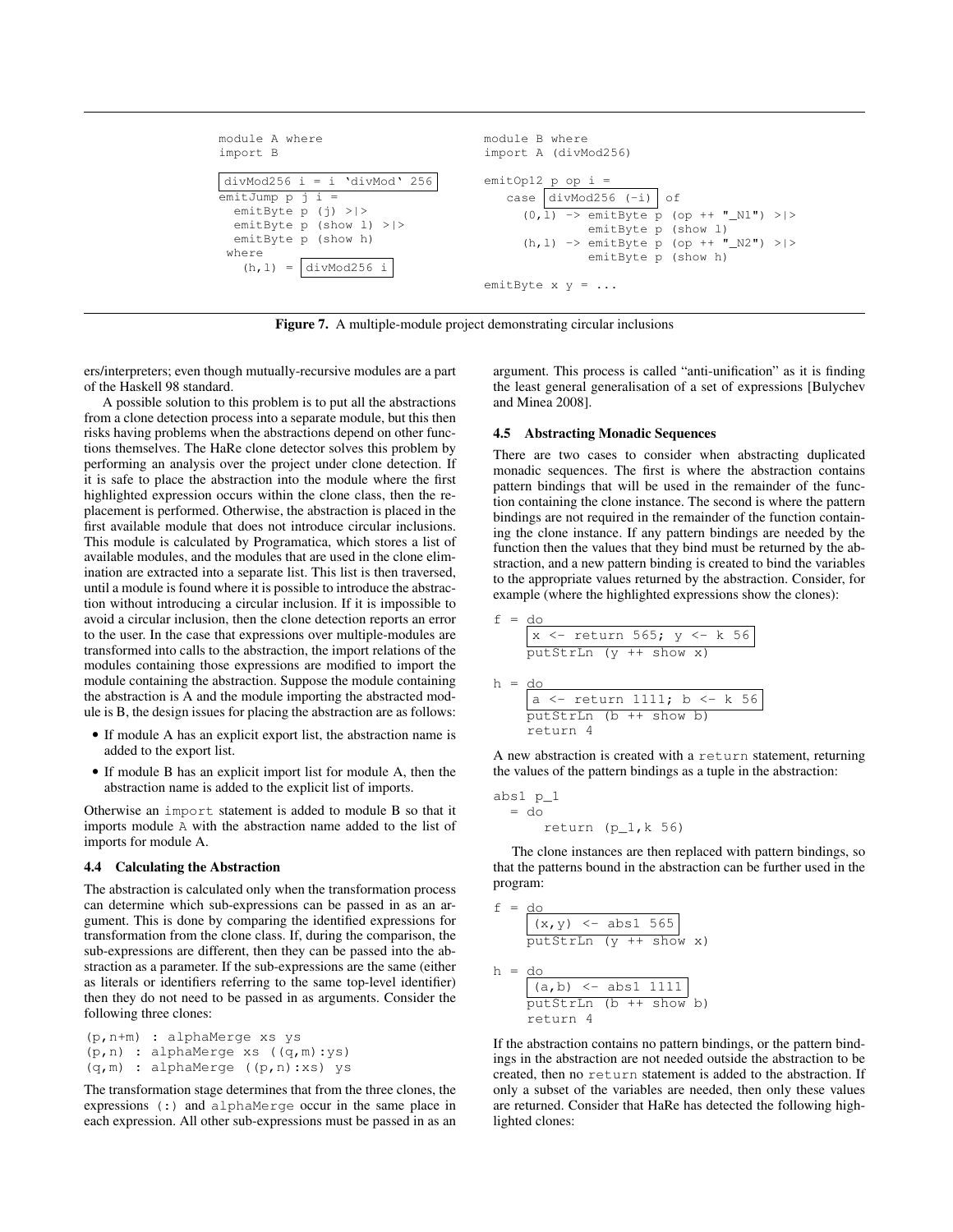|          | $f = do$                               |  |  |  |  |  |  |  |  |  |
|----------|----------------------------------------|--|--|--|--|--|--|--|--|--|
|          | putStrLn (show $56 + $ " " ++ show 42) |  |  |  |  |  |  |  |  |  |
| $h = do$ |                                        |  |  |  |  |  |  |  |  |  |
|          |                                        |  |  |  |  |  |  |  |  |  |
|          | putStrLn (show $42 + $ " " ++ show 56) |  |  |  |  |  |  |  |  |  |

The following abstraction is created:

abs  $p_1 p_2 = putStrLn$  (show  $p_1 + \cdots$ ++ show p\_2)

The clone instances are then replaced with calls to the abstraction.

#### 4.6 An Issue with Generalisation

There is an issue to consider when dealing with abstracting over common sub-expressions (generalisation). Consider the following piece of code:

f x  $y = if (\zeta > z)$  x then y else  $(\zeta > z) (y+1)$ 

As it can be seen from the code, the common code to be abstracted is a lambda expression:

 $(\zeta z \rightarrow z)$ 

but it is used at two different monotypes within the body of  $f$ . If we abstract over the lambda expression we force it to have the type forall  $a \cdot a \rightarrow a$  which cannot be unified. If we introduce a new definition, g, as follows:

 $q \times y = 1 + (if (id.id) \times then y else (id.id) (y+1))$ 

We see the common generalisation of  $f$  and  $g$  as

gen  $x \ y \ h = \text{if } h \ x \ \text{then } y \ \text{else } h \ (y+1)$ 

This results in both  $f$  and  $g$  being transformed to call the new abstraction, gen:

f x y = gen x y  $(\zeta z \rightarrow z)$ 

 $g x y = 1 + gen x y (id.id)$ 

This now forces the argument of h within gen to be polymorphic, which obviously gives a type error. This is a problem with lambda lifting [Johnsson 1985] in general where we introduce functions (or lambdas) to abstract over a polymorphic entity.

This problem with generalisation could be overcome if the clone detection was extended to take into account the fact that the types of the clones chosen for abstraction within a class must be unifiable. If this was the case, the above example could not occur. A solution to this problem is to introduce an existentially qualified type. In our example, the type checker has inferred the type of gen:

gen :: Num a => Bool -> a -> ( b -> b )-> a

Implicitly the type checkers infers that a and b are qualified as existential types:

```
gen :: forall a. forall b. Num a => Bool
       -> a -> ( b -> b )-> a
```
The problem is because the forall a. forall b is on the left most side, we need to introduce rank-2 polymorphism in all cases, so that b can be unied with both the types Bool and Num a  $\Rightarrow$  a:

```
gen :: forall a. Num a => Bool
           \Rightarrow a \Rightarrow (forall b. ( b \Rightarrow b) )\Rightarrow a
```
Many of the refactorings in HaRe already have support for type analysis, and, although this is an extreme case of generalisation, it is expected that work to extend the clone analysis to take types into account will be an aspect of future work.

#### 5. Case Study

To evaluate the tool we have applied it to a large-scale application written in Haskell 98. We were unable to to perform clone elimination on HaRe due to the fact that HaRe is written in non-Haskell 98 code, and yet is currently only capable of refactoring Haskell 98 programs. Instead, the clone detection was performed over a different test case.

The experiment was to run the clone analysis over  $n \geq 1$  [Röjemo] 1995]: a Haskell 98 compiler system. For the purposes of the experiment, the clone analysis was configured so that there was no limit in the size of the clone classes and the minimum number of tokens appearing in a cloned expression is 5. Due to performance restrictions that are discussed in Section 5.1, the clone analysis was only run over the Main module to show the clone analysis as a proof of concept.

The first step was to extract some of the clones reported into abstractions. Figure 8 shows an extract of a clone class that was considered for extraction. The expression:

```
mixLine (map show
        (listAT (getSymTab state)))
```
Within HaRe the *extract expression* is selected from the HaRe dropdown menu. After the clone detection process, the clone detector steps through each clone candidate. It seems appropriate for all expressions to be extracted. HaRe then creates an abstraction (here, state is a local variable that must be passed in as a parameter):

```
abs_1 p_1= mixLine (map show (listAT
              (getSymTab p_1)))
```
And replaces the expressions in the clone class with:

abs\_1 state

The name is chosen by the refactoring automatically; however the choice of the uninformative name can easily be fixed by a renaming. The same is performed for the clone expressions identified in the two former clone classes of Figure 8. The expressions occuring in the remainder of the report (not shown in the figure) are selected in turn, and extracted into calls to the following abstractions. For example, the expressions of the form:

mixLine (map show (listAT (getRenameTableIS impState)))

are converted into calls as in the following

abs\_2 impState

Likewise, expressions of the form:

mixLine (map show (listAT (getSymTabIS impState)))

are converted into calls as in the following

abs\_3 impState

The following abstractions are introduced at the top of the module:

```
abs 2 p 1= mixLine (map show (listAT
            (getSymTabIS p_1)))
abs_3 p_1
  = mixLine (map show (listAT
            (getRenameTableIS p_1)))
```
It now makes sense to convert abs 3 into a call to abs 2. This can be done manually using some of the current refactorings already implemented in HaRe: the definition of abs 2 is *generalised*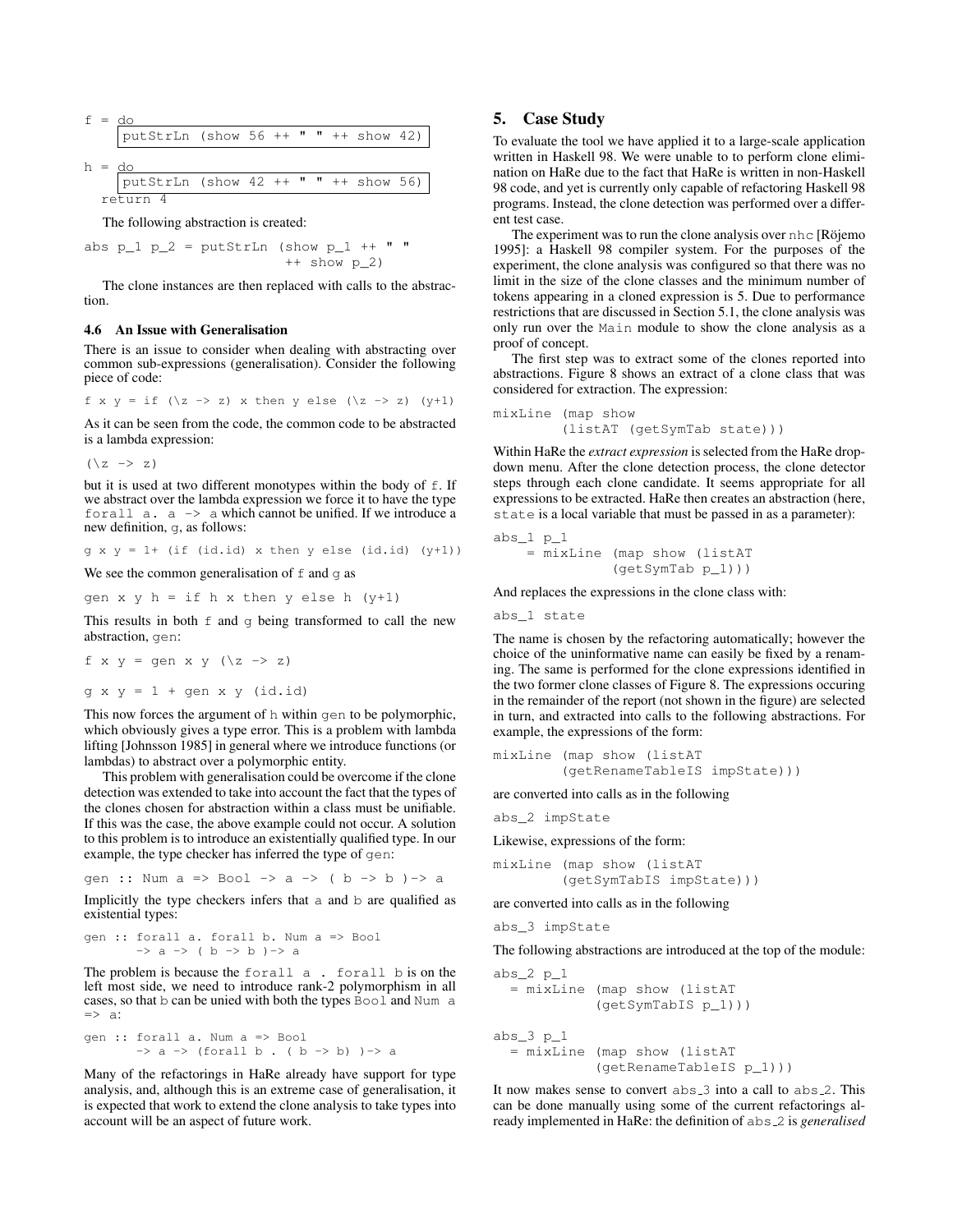```
/home/cmb21/caseStudy/noHier/stage3/src/compiler98/MainNew.hs ((191,10),(191,59)):
  >mixLine (map show (listAT (getSymTab state)))<
/home/cmb21/caseStudy/noHier/stage3/src/compiler98/MainNew.hs ((218,11),(218,60)):
  >mixLine (map show (listAT (getSymTab state)))<
/home/cmb21/caseStudy/noHier/stage3/src/compiler98/MainNew.hs ((232,13),(232,62)):
  >mixLine (map show (listAT (getSymTab state)))<
/home/cmb21/caseStudy/noHier/stage3/src/compiler98/MainNew.hs ((280,11),(280,60)):
  >mixLine (map show (listAT (getSymTab state)))<
/home/cmb21/caseStudy/noHier/stage3/src/compiler98/MainNew.hs ((312,12),(312,61)):
  >mixLine (map show (listAT (getSymTab state)))<
/home/cmb21/caseStudy/noHier/stage3/src/compiler98/MainNew.hs ((333,12),(333,61)):
  >mixLine (map show (listAT (getSymTab state)))<
/home/cmb21/caseStudy/noHier/stage3/src/compiler98/MainNew.hs ((344,12),(344,61)):
  >mixLine (map show (listAT (getSymTab state)))<
/home/cmb21/caseStudy/noHier/stage3/src/compiler98/MainNew.hs ((372,7),(372,56)):
  >mixLine (map show (listAT (getSymTab state)))<
/home/cmb21/caseStudy/noHier/stage3/src/compiler98/MainNew.hs ((390,7),(390,56)):
  >mixLine (map show (listAT (getSymTab state)))<
9 occurrences.
```
Figure 8. An extract from the clone report for nhc

so that getSymTabIS is made a parameter (this also updates all calls to abs 2 localState with abs 2 getSymTabIS localState). A *fold* is then performed against the (generalised) definition:

```
abs_2 p_0 p_1
= mixLine (map show (listAT (p_0 p_1)))
```
Transforming abs 3 into a call for abs 2:

 $abs_3$   $p_1$ = abs\_2 getRenameTableIS p\_1

An interesting observation in performing clone analysis over nhc is that few of the clones appear to be true duplicates, or duplicates that are worth extracting. The main problem is that the analyser cannot distinguish between useful and non-useful clone entities. Indeed, the analysis also compares expressions of the form f e1 e2 with f e1 e2 e3.

The reason for this is mainly due to the fact that the clone analysis is tree-based.  $f \neq 1$  e2 is actually represented as ( $f$ e1) e2 and, if e2 is a variable that is not declared at the top-level, it will consequently match against anything.

Monadic clone detection could not be performed in this case study. nhc only has a very small amount of monadic code which is not appropriate for clone extraction. A better example may be to apply the clone analysis over a monadic parser example, as long as the example uses the do notation.

#### 5.1 Performance

In order to test the true performance of the clone analysis, the HaRe clone detector was ran over a number of Haskell 98 programs varying in program size. These programs are found as examples used in Thompson's text [Thompson 1999] and as test applications for nhc [Röjemo 1995]. The performance study was executed on a Linux machine running Fedora 11 with Intel(R) 2.66GHz Quad Core Processor and 4GB RAM.

Table 1 shows the results of applying the HaRe clone detector to the Haskell programs mentioned above. The first column shows the program's size by the number of tokens over the whole program. It seems to make more sense to show size rather than the number of lines of program code in each example, as the number of lines of code is not a good indication as to how many expressions need to be compared.

The number of clones and the time taken in seconds is shown in Table 1 for the clone detection of expressions  $\geq$  3,  $\geq$  6 and  $\geq$  10 respectively. The nhc Main module is not included in the results here. The clone detector is currently designed to run over all modules in the program, re-implementing it to work over only the Main module would give inaccurate and misleading results. However, computing clones for the whole of nhc is known to take a considerable amount of time under the current algorithm.

For all applications, the clone detector was able to finish the detection in a reasonable time. The running time, obviously, seems to be affected by the size of the program, and the number of candidates grouped as clones. This suggests that the algorithm for detecting clones is  $O(n^2)$  in the worst case. Interestingly, the clone detector reported more clone candidates when comparing all expressions with a token size  $\geq$  3 and many fewer candidates for expressions with a token size  $\geq$  10. This suggests that the clone detector gives more accurate results without giving false positives when expressions with a token size  $\geq$  6; this is also shown in Table 1.

As most of the clone detection is done by comparing subtrees, the performance could be greatly enhanced by making the comparison parallelizable. Another approach to improving performance would be to use suffix trees to do an initial comparison, and then use the more costly AST to check clone candidates, as in Wrangler [Li and Thompson 2009, 2010].

#### 6. Conclusions and Future Work

In this paper, we have presented a clone detection and elimination system that is embedded within the HaRe framework. The clone detector makes use of an AST-based approach to detect clones, and allows the user to select which clones to eliminate. The benefit of using an AST based approach is that it tends to lead to more accurate results over token-based methods. The usefulness of the tool was demonstrated on a real-world case study.

Two stages of clone removal were presented. The first stage as discussed in Section 3 was an automatic clone detection system, where expressions in a multiple-module project are compared against each other. Clones are reported to a text file. The second stage, as discussed in Section 4, allows the user to highlight a particular instance of a clone. HaRe then asks the user whether or not they would like to replace the clones with a call to an abstraction in the identified class. The location of the abstraction is discussed